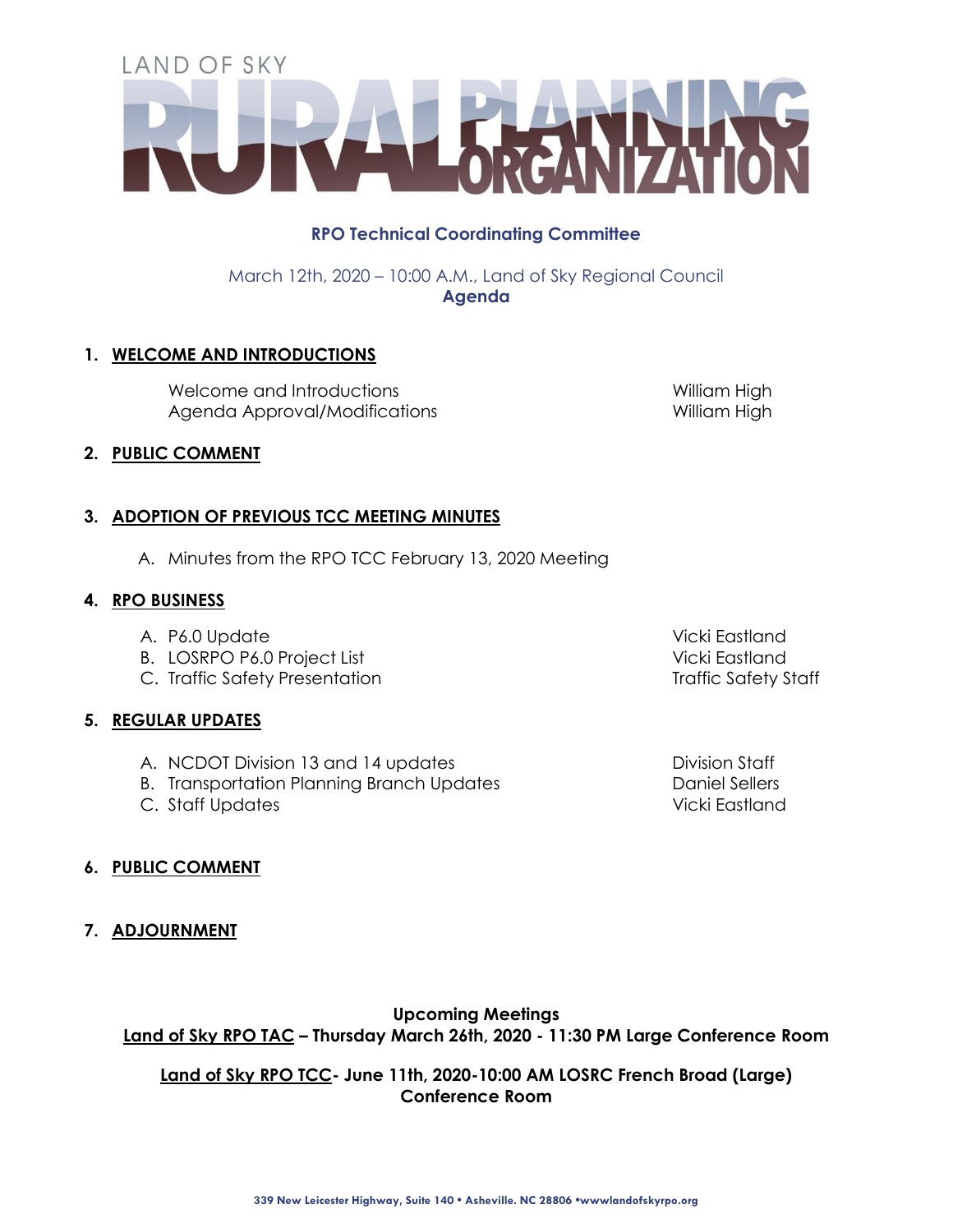# *3. ADOPTION OF PREVIOUS TCC MEETING MINUTES*

A. Minutes from the RPO TCC February 13, 2020 TCC Meeting

#### **RPO Technical Coordinating Committee**

February 13, 2020 – 10:00 A.M., Land of Sky Regional Council **Minutes**

#### **Attendance:**

Kate Hayes

Jodie Ferguson Vicki Eastland Zia Rifkin Steve Williams Stephen Sparks Stephen Sparks Hannah Cook Matt Cable William High Troy Wilson April Alm Garrett Higdon Chris Medlin Lonnie Watkins Amy Barcomb Mac Morrow

# **WELCOME AND HOUSEKEEPING**

Vice Chair Jodie Ferguson called the meeting to order at approximately 10:00am, welcomed everyone in attendance, and requested introductions. She communicated that the agenda was presented for approval with no modifications requested.

# *William High moved to approve the agenda as presented. Mac Morrow seconded and the motion carried without further discussion.*

# **PUBLIC COMMENT**

No public comments were made.

#### **ADOPTION OF THE PREVIOUS TCC MINUTES**

*William High moved to approve the September 9, 2019 TCC minutes as presented. Mac Morrow seconded and as all were in favor, the motion carried.*

#### **RPO BUSINESS**

P6.0 Update/DRAFT LOSRPO DRAFT Highway Project List: Vicki Eastland shared that NCDOT has released an updated schedule for P6.0 that moves several key dates for the process including that the project submittal date. The project submittal window now closes April 30<sup>th</sup>, LOSRPO is approving the DRAFT Projects at their February 2020 TCC/TAC meetings with the final list approved at the March TCC/TAC meetings.

In this round of prioritization, Land of Sky RPO has 16 new project submittals for each mode of transportation. In addition to new submittals, Land of Sky RPO has five carryover highway projects, three in Transylvania Co. and two in Madison Co. Land of Sky RPO Staff has held meetings with staff and elected officials from each RPO county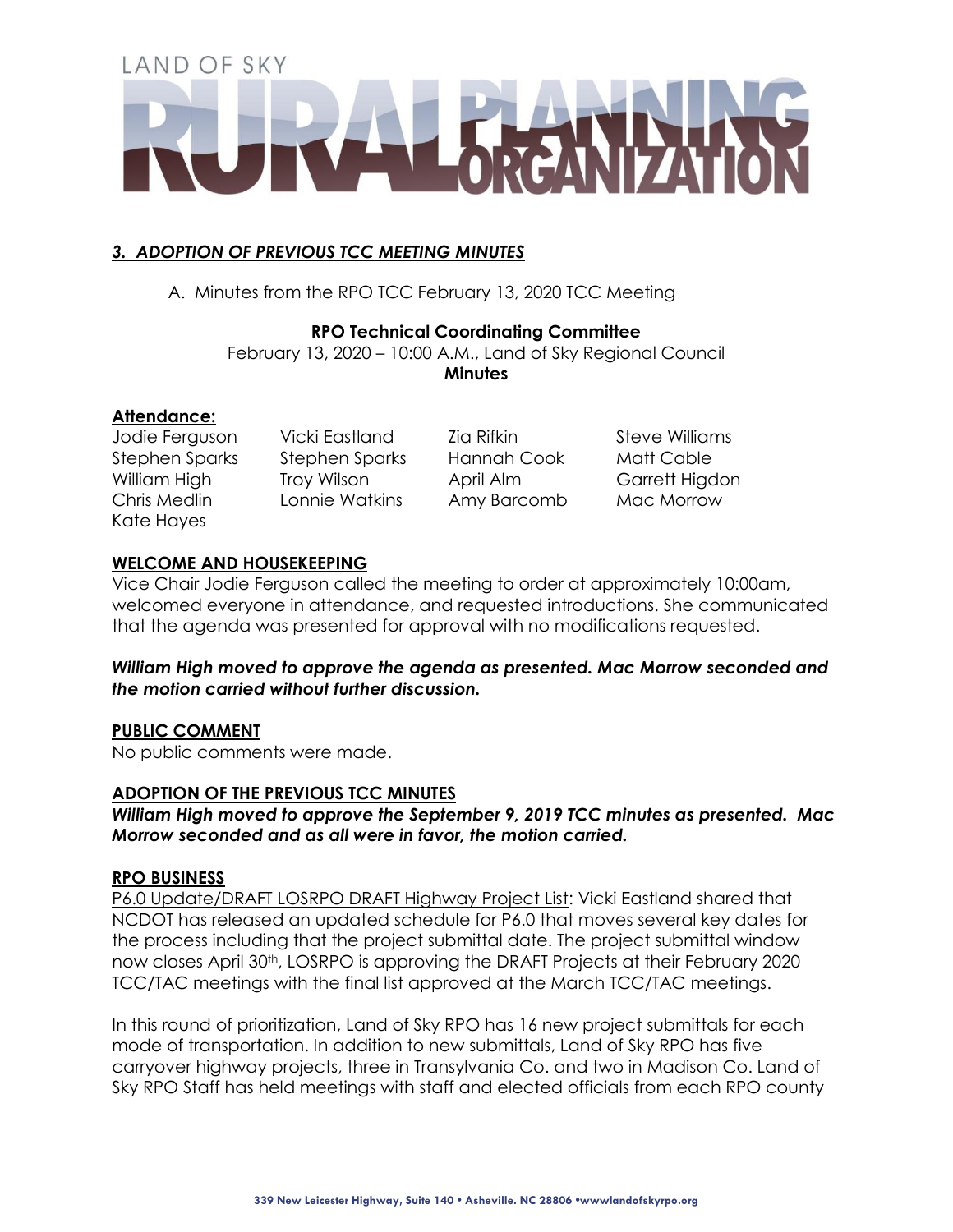to gather input on the Draft LOSRPO Spot 6.0 Project Submittal List. This list represents the Highway Projects; there are bicycle and pedestrian projects in Transylvania County/City of Brevard and remaining Bike/Ped slots. There may be Public Transit Projects in Madison and Transylvania County. Land of Sky RPO will continue to enter projects into the SPOT Online tool for testing, and work with NCDOT Division 13/14 staff as well as SPOT office staff to improve submitted projects. The final list will come back before the TCC/TAC at the March meetings. The Draft LOSRPO P6.0 Highway Project list can be viewed at [http://landofskyrpo.org/wp-content/uploads/2020/02/LOSRPO-](http://landofskyrpo.org/wp-content/uploads/2020/02/LOSRPO-DRAFT-Submittal-List.pdf)[DRAFT-Submittal-List.pdf.](http://landofskyrpo.org/wp-content/uploads/2020/02/LOSRPO-DRAFT-Submittal-List.pdf)

#### *William High moved to recommend the Draft Highway Project List submittal to the LOSRPO TAC for consideration of approval. Amy Barcomb seconded and the motion carried upon a vote.*

Draft LOSRPO Planning Work Program (PWP): Vicki Eastland shared the draft FY 2020/2021 LOSRPO PWP with the TCC. She noted most of the projects are ongoing including the CTP update in Transylvania Co. She also reviewed new projects planned for FY20/21 including potentially beginning the CTP update in Madison Co. Additionally, the PWP allocates funding for staff support including working with transit providers and working with the MPO for the update of the rural areas of Buncombe and Haywood Counties.

#### *Steve Williams moved to recommend the LOSRPO PWP for FY2020/2021 to the TAC for consideration of approval. April Alm seconded and the motion carried without further discussion.*

LOSRPO 2020 Meeting Schedule: Vicki Eastland shared that during calendar year 2020, meeting cycles are planned for February, March, June and August with the TCC meeting on the second Thursday of each meeting month and the TAC meeting on the fourth Thursday. Additionally, a joint meeting of the TCC and TAC is planned for November 19, 2020. Vicki Eastland noted that the June meeting cycle could potentially be canceled if no revisions are necessary to the PWP.

#### *Informational only- no action required.*

Elect New LOSRPO TCC Chair and Vice Chair: Vicki Eastland shared that because LOSRPO TCC Chair Forrest Gilliam is no longer with Madison County. The TCC needs to hold an election of officers. At their last election of officers, the TCC elected Forrest Gilliam, Madison County as Chair and Jodie Ferguson, Haywood County as Vice-Chair. The term is two years with the ability to serve two consecutive terms. Vicki Eastland opened the floor for nominations of the TCC's officers.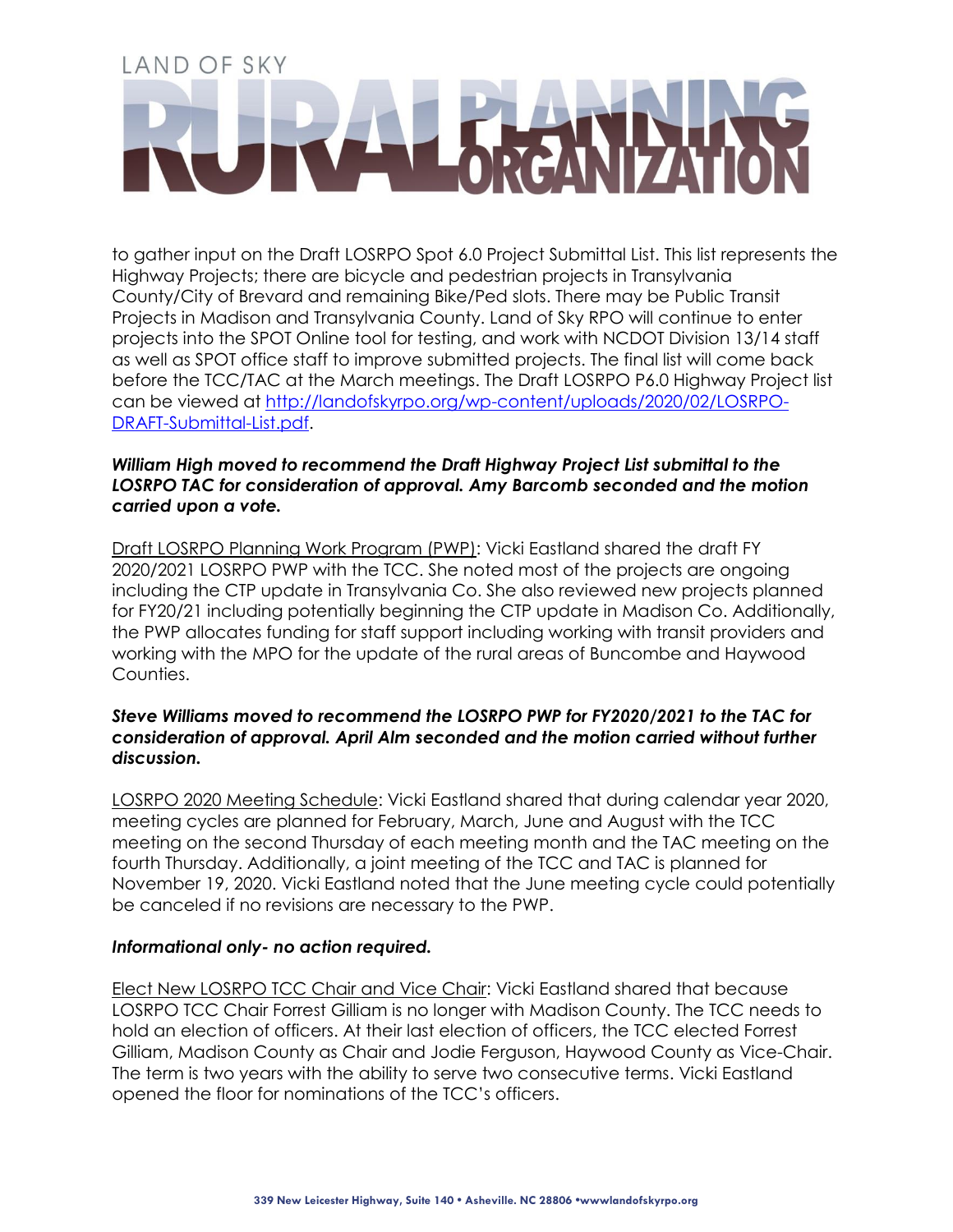Jodie Ferguson communicated that she would be willing to continue as Vice Chair. William High shared his willingness to volunteer for the Chair position.

#### *Steve Williams moved to install William High as the TCC Chair. Amy Barcomb seconded and the motion carried upon a vote.*

Presentation: NC Moves 2050 Plan Update: The NC MOVES 2050 Plan is the required statewide transportation plan update. The previous plan was called, "the 2040 Plan" The purpose of the plan is to establish a long-term transportation vision for NC and an outline of specific goals and strategies for how that vision would be achieved. The plan takes into consideration current and future growth, funding and technologies to develop a transportation plan that would be efficient and reliable.

#### *Informational item only- no action required.*

#### **REGULAR UPDATES**

NCDOT Division 13 and Division 14 Updates TPB Updates Legislative Updates Staff Updates

# **PUBLIC COMMENT**

No public comments.

#### **ADJOURNMENT**

*Jodie Ferguson adjourned the meeting, as there was no further business.*

#### **Staff Recommendations**:

Review the DRAFT TCC minutes and adopt with requested edits.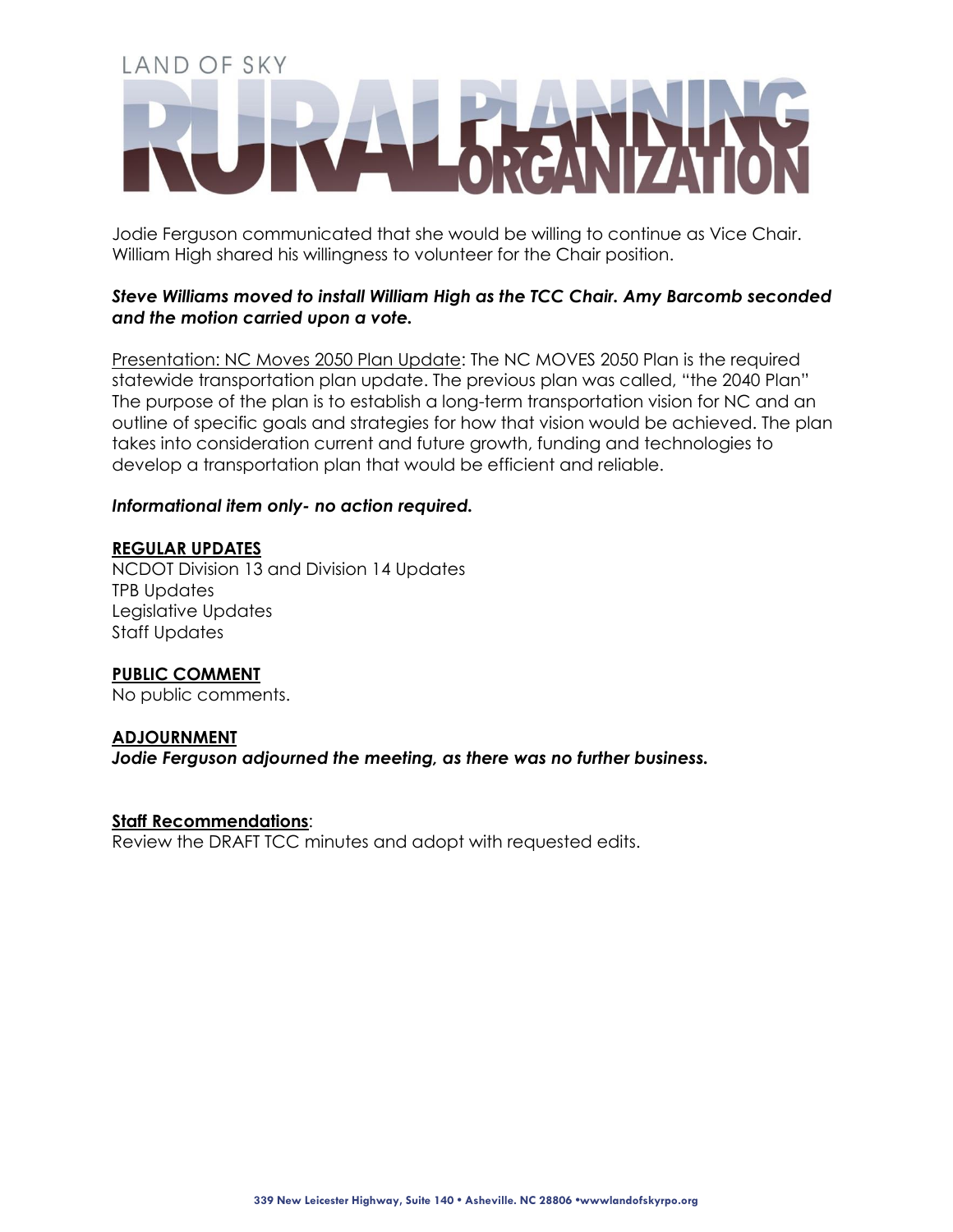# **4. RPO Business**

# **Item 4A Prioritization 6.0 Update**

# **SPOT6.0 Updates**

| <b>Prioritization Task</b>                                | <b>Estimated Date</b>        |
|-----------------------------------------------------------|------------------------------|
| <b>Local Meetings to select project submittals</b>        | September 2019- January 2020 |
| <b>DRAFT Projects Submittal list</b>                      | February, 2020               |
| <b>Final Project List Approved by LOS TAC</b>             | <b>March 2020</b>            |
| <b>Alternate Criteria Deadline</b>                        | May 1st 2020                 |
| <b>Project Prioritization Public Survey</b>               | <b>Fall 2020</b>             |
| <b>DRAFT Statewide Programmed Projects and SPOT</b>       | <b>End of February 2021</b>  |
| <b>Scores Released</b>                                    |                              |
| <b>LOSRPO Local Input Point Methodology Due</b>           | <b>March 1st, 2021</b>       |
| <b>Local Input Points for Regional Input Projects Due</b> | May 28th, 2021               |
| <b>Local Input Points for Division Needs Projects Due</b> | October 29th 2021            |
| DRAFT 2023-2032 STIP Released                             | <b>February 2022</b>         |

# **Project List**

In this round of prioritization, Land of Sky RPO has 16 new Project submittals for each mode of transportation. In addition to new submittals, Land of Sky RPO has five carryover highway projects, three in Transylvania Co. and two in Madison Co. Both the TCC and TAC approved the DRAFT Highway projects at their February meetings. There was an ad in the March 4<sup>th</sup> Mountain Express. RPO staff continues to enter projects into the SPOT On!ine tool working with NCDOT Division 13/14 staff as well as SPOT office staff to improve submitted projects. <http://landofskyrpo.org/prioritization/>

#### **Staff Recommendations**:

Review the Final Project List, vote to recommend to the RPO TAC for approval.

# **Item** *4B* **Traffic Safety Presentation**

Traffic Safety Unit Staff will provide a presentation on Traffic Safety.

#### **Staff Recommendations**:

No action required Information only.